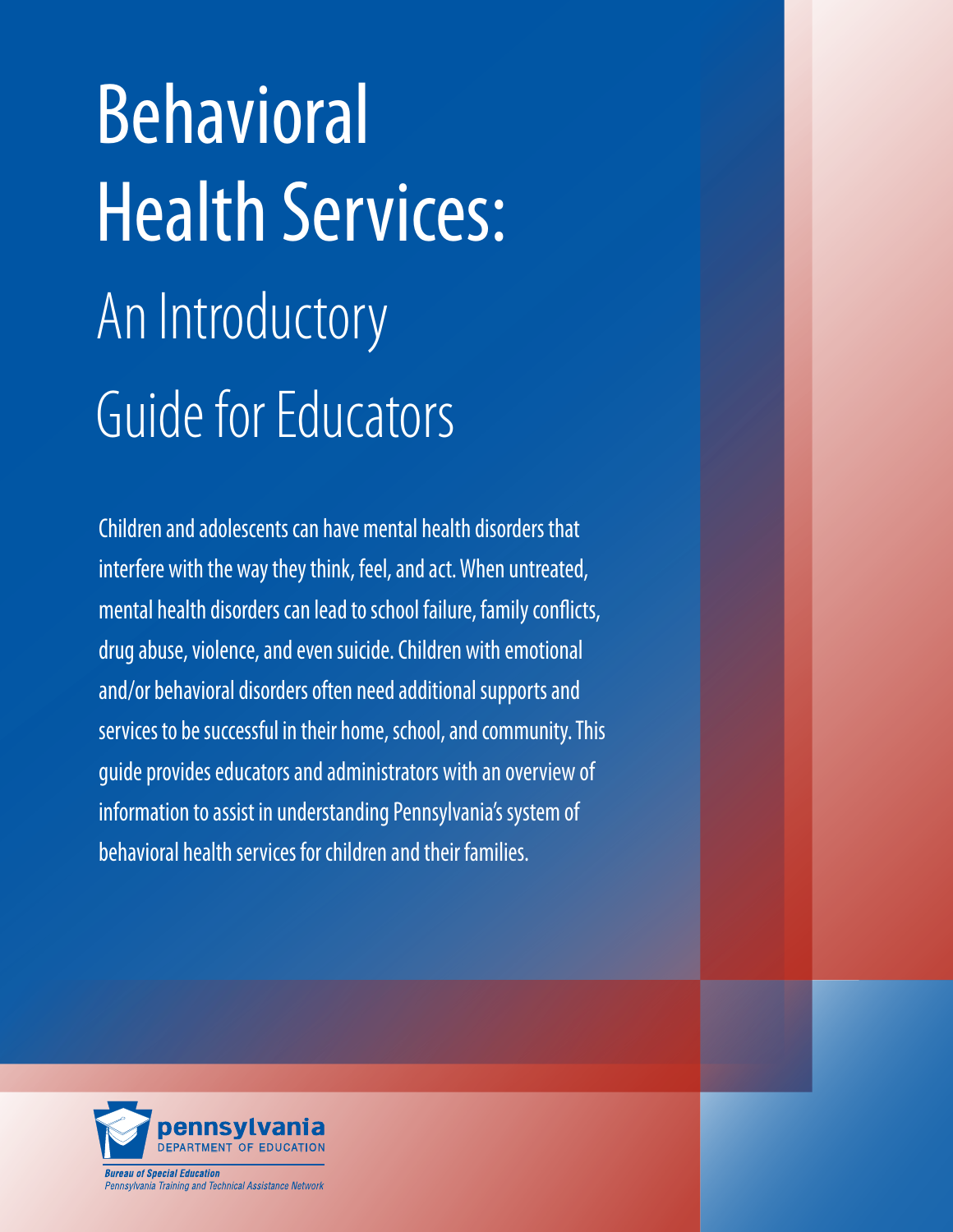## **What are behavioral health services?**

A behavioral health service refers to a type of support or clinical intervention designed to address the specific mental health needs or substance abuse issues of a child and his or her family. A service could be provided only one time or repeated over a course of time, as determined by the child, family, and behavioral health professional.

Services are designed to meet the specific needs of each individual child and family and emphasizes building on the strengths of each child and family. Appropriate services are usually provided in the child's home, school, community, or a combination of all three environments. Community resources include not only behavioral health professionals and provider agencies but also social, religious and cultural organizations and other natural community support networks.

## **What are some common behavioral health services?**

#### **Inpatient Psychiatric**

Inpatient psychiatric service refers to voluntary or involuntary psychiatric assessment and treatment within a hospital setting. Inpatient hospitalization may be needed when a child has tried to, or is at serious risk of, hurting himself/herself or others. A physician may also refer a child for hospitalization for the purpose of conducting a comprehensive evaluation or for an adjustment of medication that cannot be done safely on an outpatient basis.

#### **Outpatient Services**

Outpatient services consist of evaluation, diagnosis, and clinical treatment provided by behavioral health professionals, generally within a clinical setting. Services may include individual, group, and family therapy as well as visits with a psychiatrist to monitor medication.

# **What are some of the specialized services for children with behavioral health needs?**

**Behavioral Health Rehabilitation Services (BHRS)** Behavioral Health Rehabilitation Services are primarily for children who are eligible for Medical Assistance. BHRS refers to a set of highly individualized mental health interventions designed to support the child in his/her home, school, and community (e.g., mobile therapy, autism services, behavior specialist consultant, therapeutic staff support, multi systemic therapy (MST), functional family therapy (FFT), after-school programs). The primary goal of these services is to provide the needed supports to maintain a child in his/her own home.

#### **Family-Based Mental Health Services (FBMHS)**

Family-based mental health services is an intensive home and community-based, 32-week service for children/adolescents and their families which involves a two-therapist team providing individual and family therapy, family support, casework, and crisis management to youth who suffer from serious emotional/ behavioral disturbances and serious mental illness.

#### **Partial Hospitalization**

Partial hospitalization services consist of day or evening programs that provide intensive, therapeutic, and rehabilitation services. Services may include, but are not limited to, individual and group therapy, activity-focused therapy, and psychiatric services such as evaluation, diagnosis, and medication management.

#### **Host Home and Therapeutic Family Program**

A host home or therapeutic family program refers to services that are conducted in a private residence of a family, other than the home of the child's parents, by individuals who are specifically trained to understand and manage the child's serious emotional and behavioral problems. The goal is to work with the child and the child's family in order for the child to return home.

#### **Residential Treatment Facility (RTF)**

Some children may benefit from treatment within a Residential Treatment Facility that provides 24-hour therapeutic care and supervision. Treatment includes medication management; individual, family, and group therapy; and various types of therapeutic, recreational, and skill-building activities.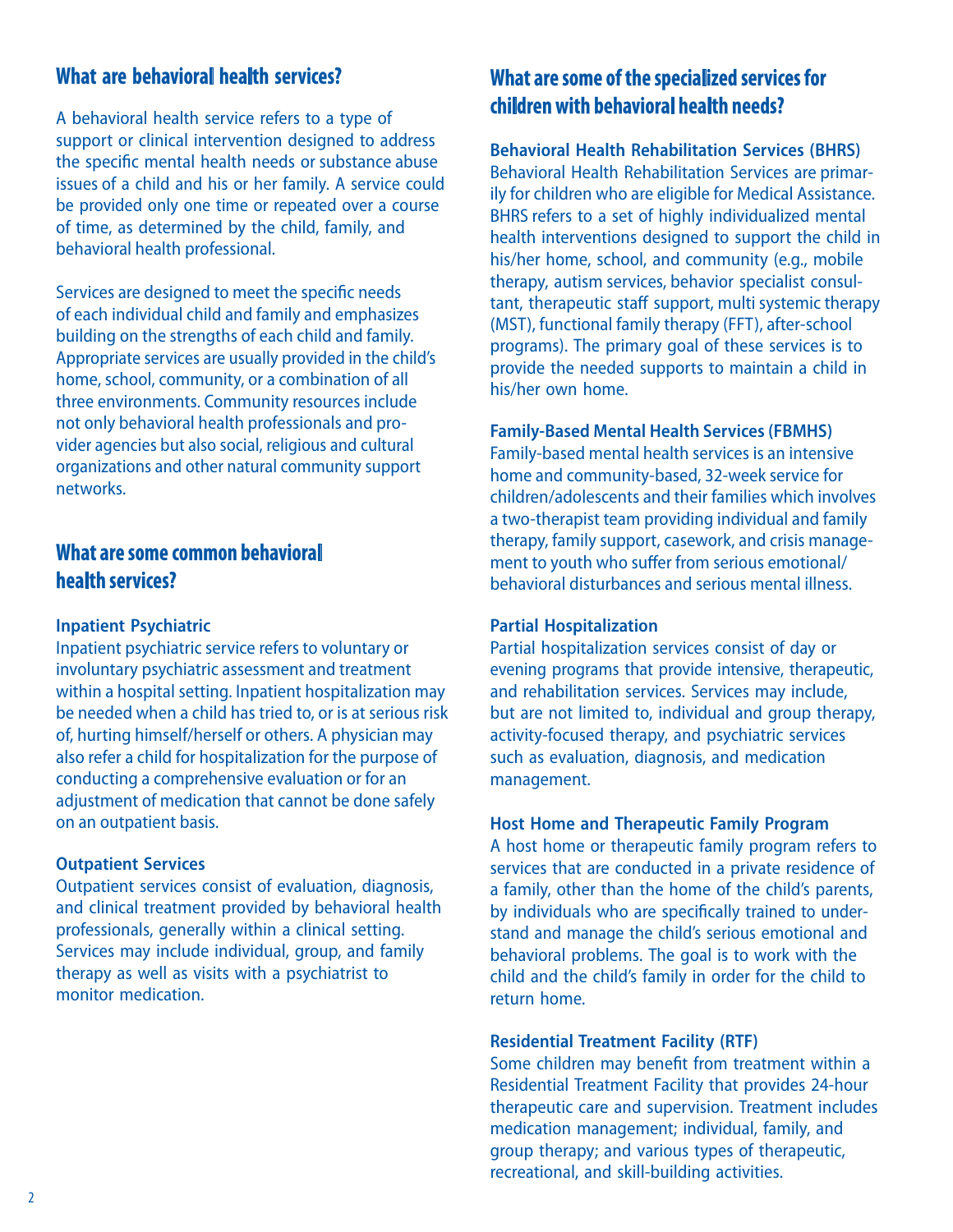### **Respite**

Respite is a short-term service, out-of-home placement that provides a break for parents who have a child with a serious emotional disturbance. Trained parents or counselors take care of the child for a brief period of time to give families relief from the strain of caring for the child. This type of care can be provided in the family's home or in another location.

## **How are services coordinated?**

Case management is a service that helps families arrange for appropriate services and supports. A case manager coordinates behavioral health, social work, educational, health, vocational, transportation, advocacy, respite care, and recreational services, as needed. The case manager makes sure that the changing needs of the child and family are met.

In addition, Pennsylvania has a comprehensive system of care approach referred to as the Child and Adolescent Service System Program (CASSP). The foundation of this approach is to ensure that services and treatment for children and adolescents with or at risk of serious emotional disorders are planned collaboratively with the family and all agencies involved in the child's life. Partnerships are critical to the success of any system of care.

CASSP coordinators often work closely with the interagency coordinator at the local Pennsylvania Training and Technical Assistance Network (PaTTAN) office or intermediate unit.

# **How can services best be coordinated between the child's school and the community?**

Coordinating services involves the cooperation of everyone who has a role in serving a child with an emotional or behavioral disorder, including family members, behavioral health workers, social services, health services, the juvenile justice system, community and recreational agencies, and especially educators.

The various techniques for serving children with special needs include: wraparound planning, school-linked services, family support, individualized care, and multiple agency collaboration. All services emphasize the importance of bringing stakeholders together to work towards the common goal of serving the child.

If the behavioral health services will be provided in the school setting, it is strongly recommended that school staff be included as members of the treatment team. If behavioral health services will be provided outside of the school setting, but the child's behaviors impact the child while in the school setting, it is also recommended that school staff be included in the treatment team meetings. For example, for a student with an Individualized Education Program (IEP), the IEP team should invite the behavioral health professional(s) to the IEP team meeting. At the meeting, the identified behavior goals and specially-designed instruction listed on the IEP are coordinated with the treatment goals and interventions listed on the child's treatment plan. This way, the child will receive consistent sup-port from school staff, behavioral health staff, and the family. Progress towards the identified goals can be monitored through planned contact between the identified school staff (e.g., teacher, counselor) and the identified behavioral health professional (e.g., behavior specialist, family based therapist, case manager). It is important that any significant changes be shared with the identified team members so that the child experiences continued success.

*For more information about behavioral health services needed to help a child succeed in his/her educational program, contact the interagency coordinator at your local PaTTAN office or intermediate unit, or the local CASSP coordinator. A current list of local CASSP coordinators can be found at www.parecovery.org. Go to Guiding Principles, scroll down, and click on CASSP. A link to the list of coordinators is on that page.*